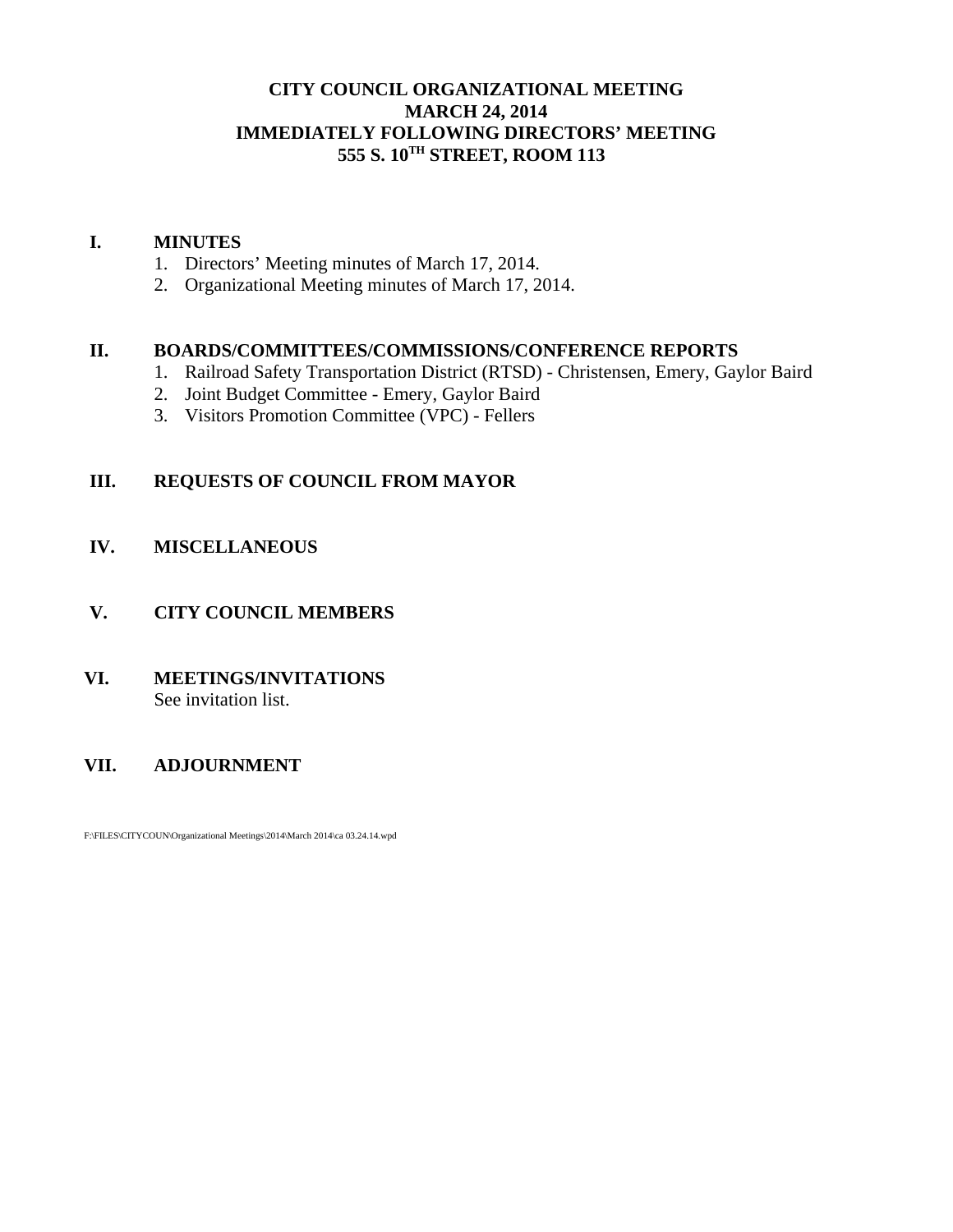#### **MINUTES CITY COUNCIL ORGANIZATIONAL MEETING MARCH 24, 2014**

| <b>Present:</b> | Carl Eskridge, Chair; Doug Emery, Vice Chair; Jon Camp; Roy Christensen; and Trent<br><b>Fellers</b>            |
|-----------------|-----------------------------------------------------------------------------------------------------------------|
| Absent:         | Jonathan Cook; Leirion Gaylor Baird                                                                             |
| Others:         | Trish Owen, Deputy Chief of Staff; Denise Pearce, Senior Policy Counsel; and Mary<br>Meyer, City Council Office |

Chair Eskridge opened the meeting at 2:11 p.m. and announced the location of the Open Meetings Act.

### **I. MINUTES**

1. Directors' Meeting minutes of March 17, 2014. 2. Organizational Meeting minutes of March 17, 2014. With no corrections the above minutes placed on file in City Council Office.

# **II. BOARDS/COMMITTEES/COMMISSIONS/CONFERENCE REPORTS**

**1. Railroad Transportation Safety District (RTSD) - Christensen, Emery, Gaylor Baird** Christensen stated the RTSD had committed \$13.5 million for two railroad overpasses on the South Beltway. The commitment is there, however heard budget decisions are only binding for one year. Looking at \$2 million plus a year for the next several years to be committed, with County Board Members indicating support with the caveat of completing the County budget.

Emery added since we don't bond, it's pay as you go, and we accrue the money. Will start with the idea to have the financing needed to build the overpasses, but several items are on the budget. As Councilman Christensen stated the amount of money being saved is dependent on the levy.

The other item is the work being done on a quiet zone in Hickman, and discussing a Denton quiet zone. Once again, constituents cannot expect a quiet zone quickly, with the railroad having their own timeline. Heard they are approximately eight or nine months behind in Hickman. If we decide on quiet zones will not give a finish date as it's subject to change.

Eskridge stated the crossings of extra concern are  $33<sup>rd</sup>$  and Adams. Emery commented the intersection, and financing, is included. Eskridge added Council discussed/proposed two years ago. Emery replied at the time it was not voted to go forward and be put in the budget. The County, and other interested parties, voted against. They later changed their minds and started saving for preliminary design work, being done now. There is an understanding we will have to work on the two crossings. With over a million potential problems there daily using their figures, plus these are the two busiest railroad crossings in Nebraska.

### **2. Joint Budget Committee (JBC) - Emery, Gaylor Baird**

Emery stated again the discussion focused on investing the million dollars to realize more income. The City and County law offices working on solutions to have an agreement where the amount has no more risk but earns a higher return. Discussed the United Way campaign, who also is on the Committee, who stated they will achieve the goal as they did a year ago. May not reach their yearly budget but will reach same goal as a year ago. Remarkable since they lost one of their largest donors.